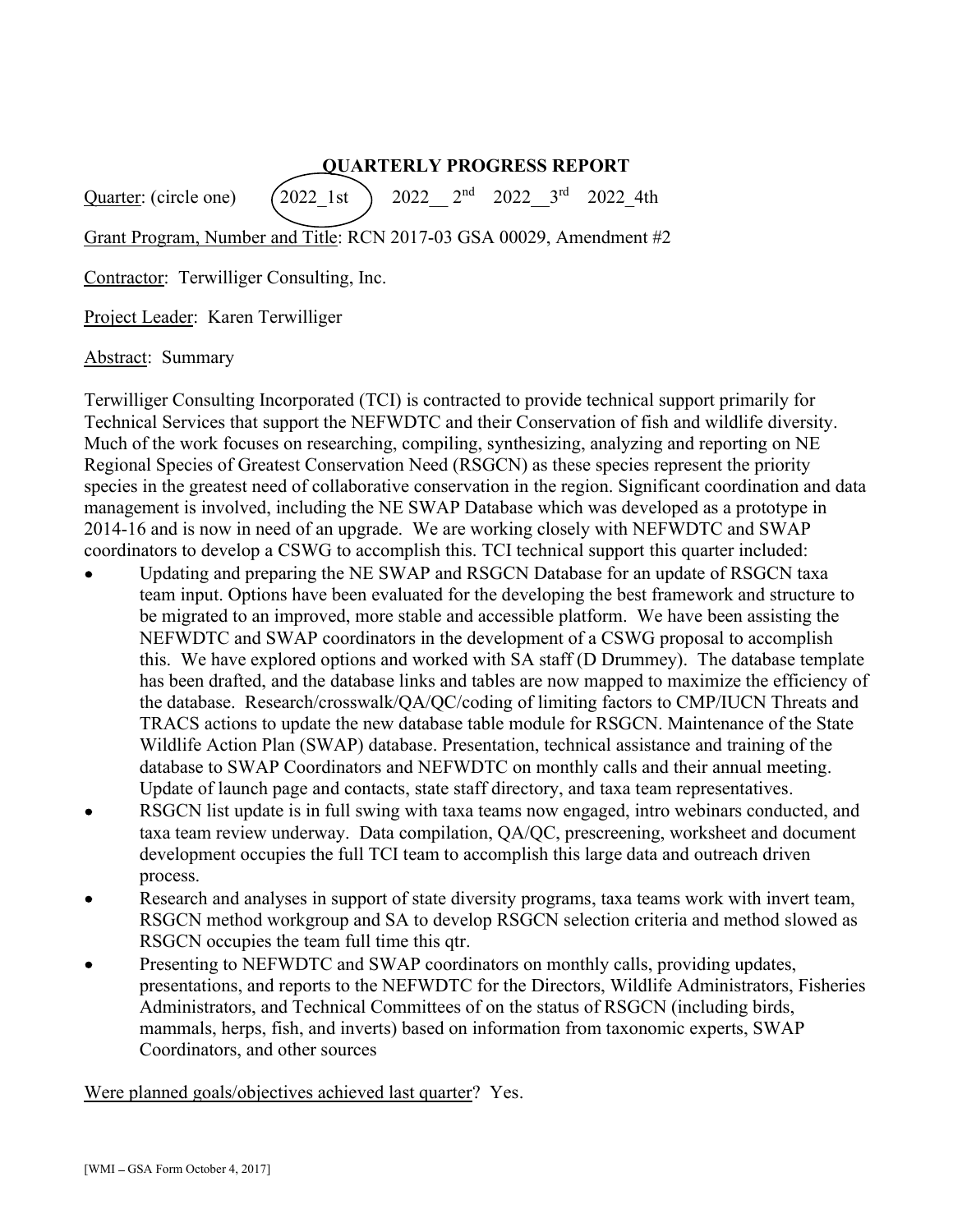Progress Achieved: completed tasks focused on RSGCN method and list development and coordinated with and presented to both SWAP coordinators and NEFWDTC monthly

Objective 1: identify, review and update RSGCN information. This year's focus- updating the RSGCN selection method, goals and objectives and RSGCN list.

This quarter, TCI:

1- RSGCN method and criteria application- prescreening data and QA/QC, preparation of excel worksheets for 20 taxa teams for input, webinar review and confirmation trough 2 rounds of expert review webinars.

This quarter we were fully engaged with data preparation, analyses and taxa team outreach. We worked with Invert overview team to ID which invertebrate taxa should be included in this update and included 4 new taxa. SA (D Drummey) assisted by running code to prepare data for this data driven effort. Developed consensus from surveying NEFWDTC members on top RSGCN method issues and followed up on their monthly calls. Method, selection criteria and filters for prescreening were finalized. Data was extracted from multiple sources and compiled to allow prescreening to start to develop an updated RSGCN list. Data were organized into worksheets for each of the taxa teams. Instructional documents and webinars were developed and conducted. Taxa teams are fully engaged through their webinars in February.

Tasks initiated and/or completed:

- Attend NEFWDTC, SWAP Coordinators, Lexicon and Conservation Status Project Committee Meetings
- Provide monthly update on project at NEFWDTC meetings; take notes of meetings for **NEFWDTC**
- Coordinate the RSGCN Update project with the Regional Synthesis and Lexicon projects
- Compile 100+ taxa team survey responses voting on potential RSGCN and Watchlist species, identifying which species had consensus and which species lacked consensus and warranted discussion during taxa team webinars
- Prepare RSGCN taxa team review files
- Facilitate 21 taxa team webinars for 19 taxonomic groups to identify RSGCN and Watchlist species for the Northeast
- Manage, review and QA/QC RSGCN and Watchlist species data
- Correspondence with taxa team members, answering questions and following up on individual species' status and data as needed
- Prepare and give presentation on project to SWAP Coordinators at their February 10, 2022, meeting
- Prepare and submit two presentations on the RSGCN update for the  $77<sup>th</sup>$  Annual Northeast Fish and Wildlife Meeting
- Compile list of federally-listed RSGCN in response to Congressional request via AFWA for a RAWA hearing
- Prepare description for RCN 3.0 Technical Services project
- Prepare draft final list of RSGCN and Watchlist species for taxa teams and NEFWDTC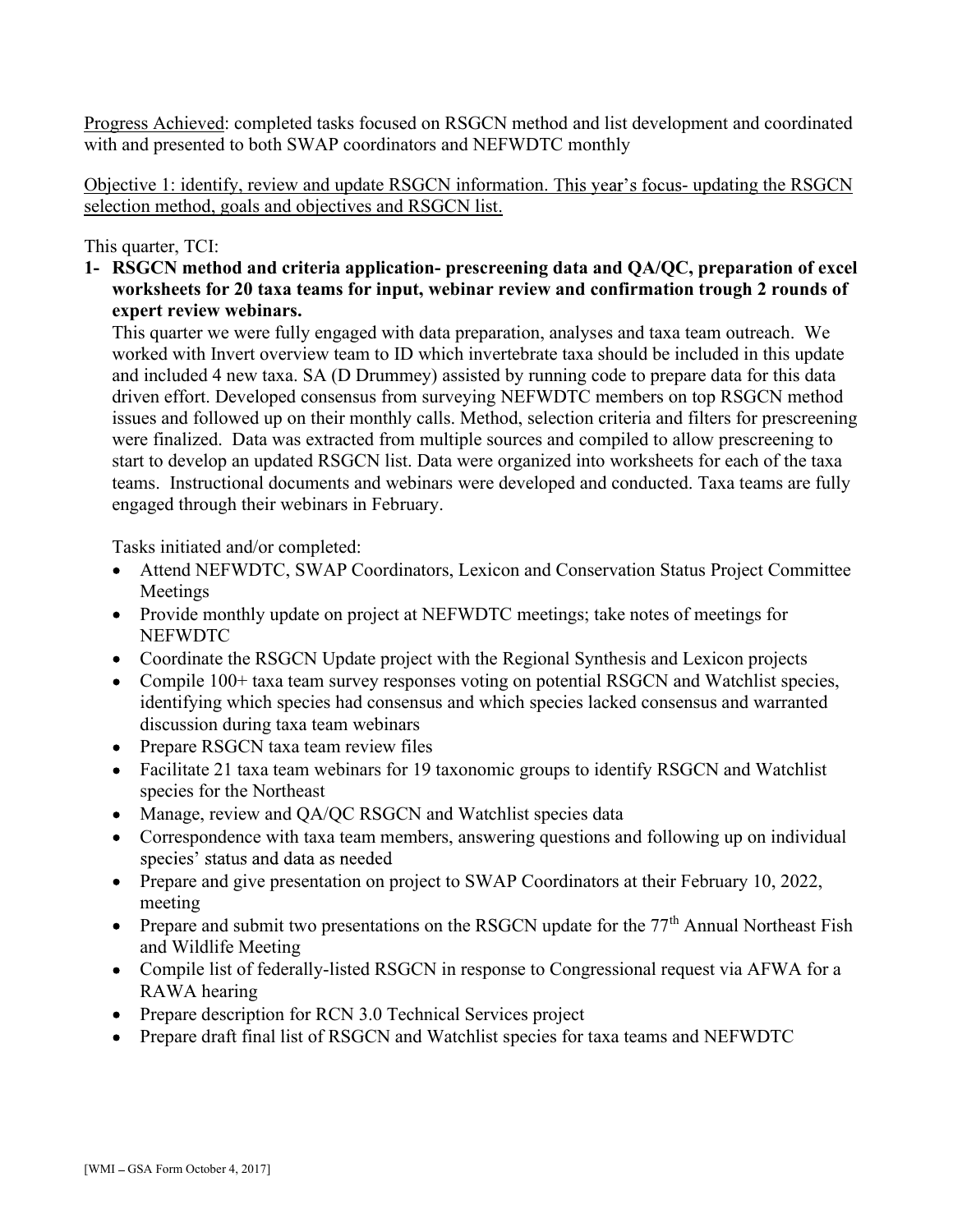2- Research, compilation and analyses for threat and action characteristics and levels was conducted. This included all threats other than Climate Change which is covered by a separate collaboration with NE CASC. This allowed for consistent coding and data entry to prepare for an efficient Taxa team review: TCI continued to QA/QC literature, survey data, and database to code limiting factors to CMP threat categories (including CMP, IUCN, SWAP database, State and Federal Listing documents, taxonomic literature, etc.). TCI

- Compile and analyze Regional Threats and Conservation Actions for RSGCN dataset
- Review and QA/QC RSGCN pre-screening data  $\bullet$
- Prepare RSGCN taxa team review files
- Prepare for and participate in RSGCN taxa team Introductory Webinars
- Begin Drafting Regional Threats and Conservation Actions for RSGCN report
- Prepared and gave presentation for NEWDTC on draft Threats and Conservation Actions Survey results were compiled and analyses has begun. The Survey was developed and prepopulated with the top 3 threats and actions from the NE SWAP database and results from the taxa team limiting factor data for most RSGCN (croswalked results from items 2 and 3 below).

The survey included threats levels/characteristics and action prioritization questions.

- Continued analysis of crosswalked limiting factor RSGCN data to CMP 2.0 threat and actions (consistent with the lexicon and synthesis) from taxa teams and NE SWAP database. Updated and finalized database RSGCN module with completed data entry: The Northeast State Wildlife Action Plan Database (Database) was updated to capture priority (most frequently cited) threat and actions that address the limiting factors identified by the taxa teams (including aspects of food, reproduction, mortality, and habitat). Assessment and monitoring needs and data gaps were also captured, to inform NEFWDTC and RCN priorities and projects. Data from expert taxa teams were entered, crosswalked and compared to the NE SWAP database QA/QCd.
- Completed coding and crosswalking of limiting factors to CMP 2.0 threats and actions from the taxa teams and NE SWAP Database. Documentation and consistent coding with the lexicon of taxonomic team reports including threats and conservation actions. These were compiled, coded and condensed down to the top threats for each RSGCN. Analyzed survey results, confirmed threat and actions and began analyses.

4-: NEFWDTC Technical Services Coordination and outreach: This quarter we coordinated with NEFWDTC and SWAP coordinators on their January, February, and March webinars/conference calls to provide project updates and solicit final comments and edits. We also provided updates and reports on NEFWDTC and SWAP Coordinator monthly coordination meetings and followed up with other presenters to provide information requested of the NEFWDTC. Specifically, we

- Attended NEFWDTC, SWAP Coordinators, Lexicon and Conservation Status Project Committee Meetings; take notes at NEFWDTC meetings
- Reviewed existing reports and materials for Regional Synthesis; draft revisions to Goals and Objectives for 2023 update
- Hosted scoping meeting for Regional Synthesis update
- Coordinate the Regional Synthesis and RSGCN projects with the Lexicon project
- Review habitat classification systems, cross-walk existing systems in use in the Northeast across various projects, and draft an updated system for RSGCN and the Regional Synthesis
- Review the Conservation Measures Partnership classification systems for Threats and Conservation Actions, cross-walk them to existing RSGCN data fields